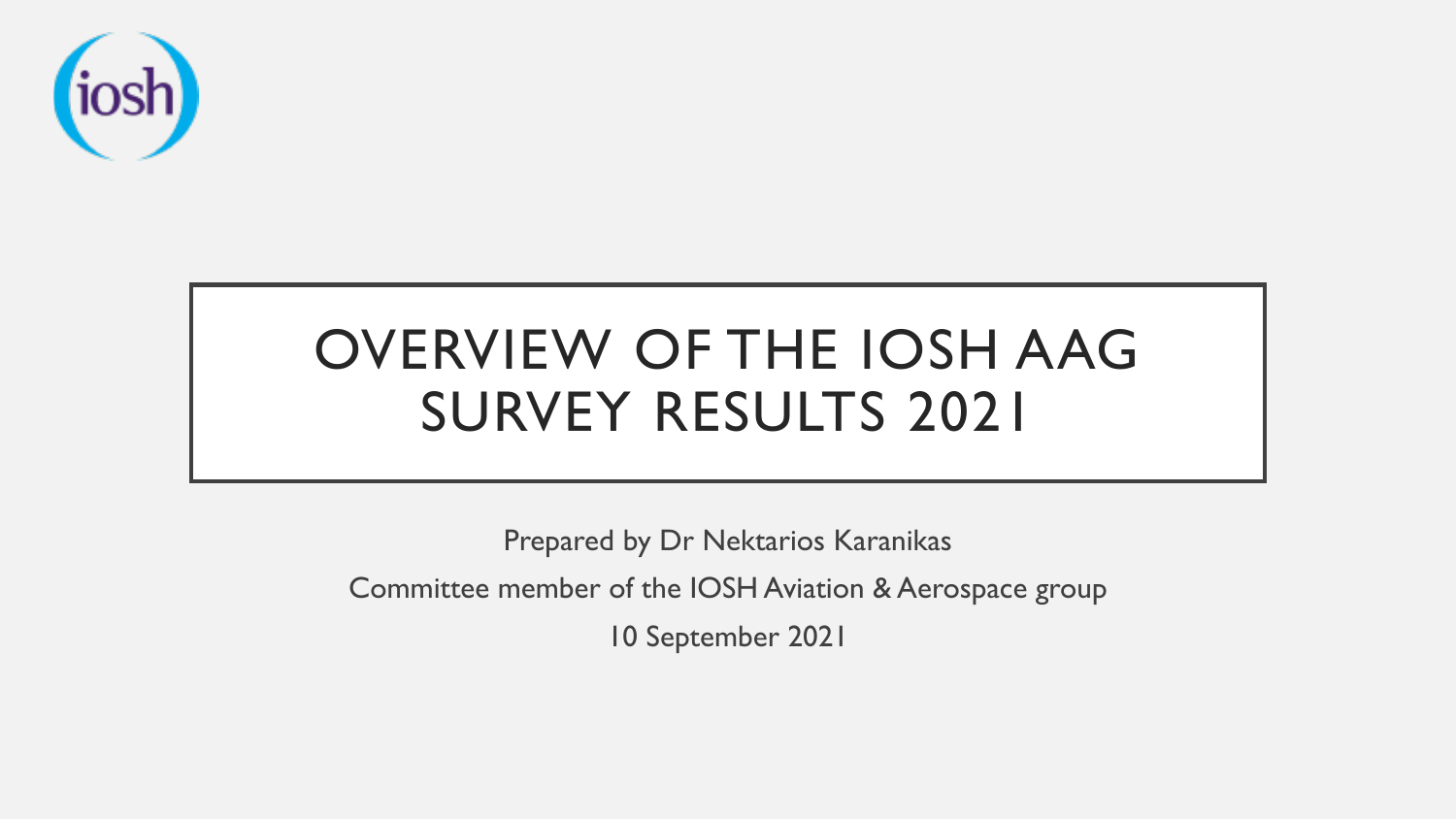## WHAT ARE YOUR REASONS FOR BELONGING TO THE IOSH AAG?



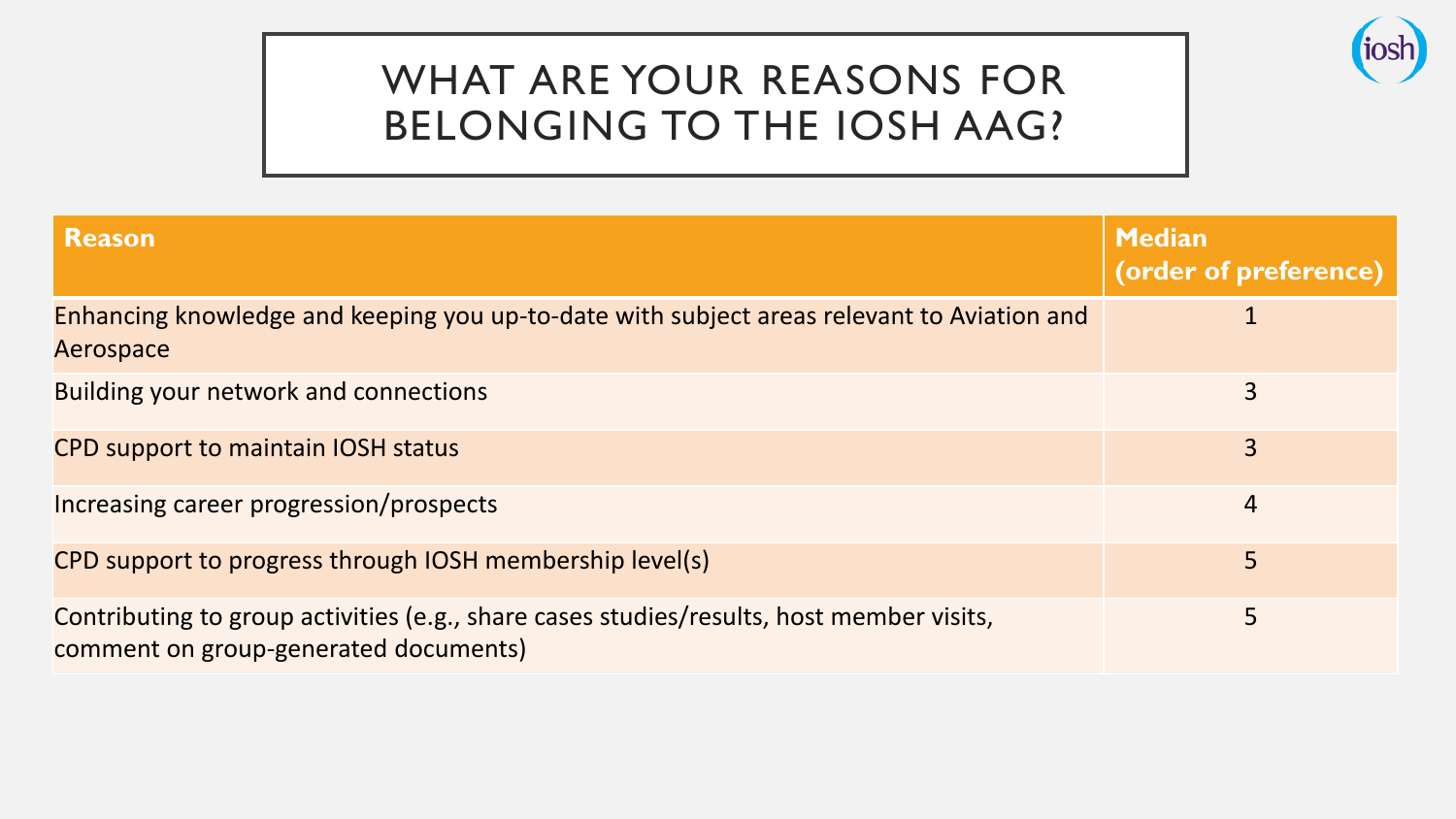#### WHAT SUBJECT AREAS WOULD YOU LIKE AAG FUTURE EVENTS TO FOCUS ON?



| <b>Subject</b>                                                                                         | <b>Median</b><br>(preference) |
|--------------------------------------------------------------------------------------------------------|-------------------------------|
| Accident/Incident/Near miss investigation models/tools/techniques etc.                                 | 3                             |
| Audit/findings principles and management                                                               | 6                             |
| Evidence/data/information gathering and its use in performance measurement<br>and decision making      | $\overline{7}$                |
| Dangerous and hazardous substance (storage/use/PPE and more aviation<br>specifics like spray painting) | 8                             |
| Airport management                                                                                     | 9                             |
| Emergency response (including business continuity/interruption)                                        | 9                             |
| Human factors - cognitive (e.g., decision making, information processing,<br>biases)                   | 10                            |
| <b>Fire safety</b>                                                                                     | 11                            |
| <b>Electrical safety</b>                                                                               | 12                            |
| Fatigue/shift/night working                                                                            | 12                            |
| <b>Business language/communications skills</b>                                                         | 13                            |
| <b>Driving</b>                                                                                         | 13                            |
| <b>Ground safety</b>                                                                                   | 14                            |
| <b>Risk management</b>                                                                                 | 14                            |

| <b>Subject</b>                                                                                                                   | <b>Median</b><br>(preference) |
|----------------------------------------------------------------------------------------------------------------------------------|-------------------------------|
| Human factors - Ergonomics (e.g., manual handling, vision, hearing)                                                              | 15                            |
| Influencing culture and behaviour                                                                                                | 16                            |
| Integrated SMS - Security, HSE in aviation (pros and cons/tips and guidance for<br>implementation/success)                       | 17                            |
| Food safety                                                                                                                      | 18                            |
| <b>International HSE legislation</b>                                                                                             | 18                            |
| Lone working (issues and solutions)                                                                                              | 19                            |
| Maintenance/engineering issues                                                                                                   | 20                            |
| Sharing lessons learned from near misses/incidents/accidents                                                                     | 20                            |
| <b>Mental health</b>                                                                                                             | 21                            |
| Occupational health surveillance for different roles, i.e.,<br>cabin/engineering/flight crew/ground staff/office based personnel | 22                            |
| Safety performance and monitoring measurement                                                                                    | 22                            |
| People management                                                                                                                | 23                            |
| <b>Security</b>                                                                                                                  | 26                            |
| Supplier/contractor management                                                                                                   | 28                            |
| Working at height                                                                                                                | 29                            |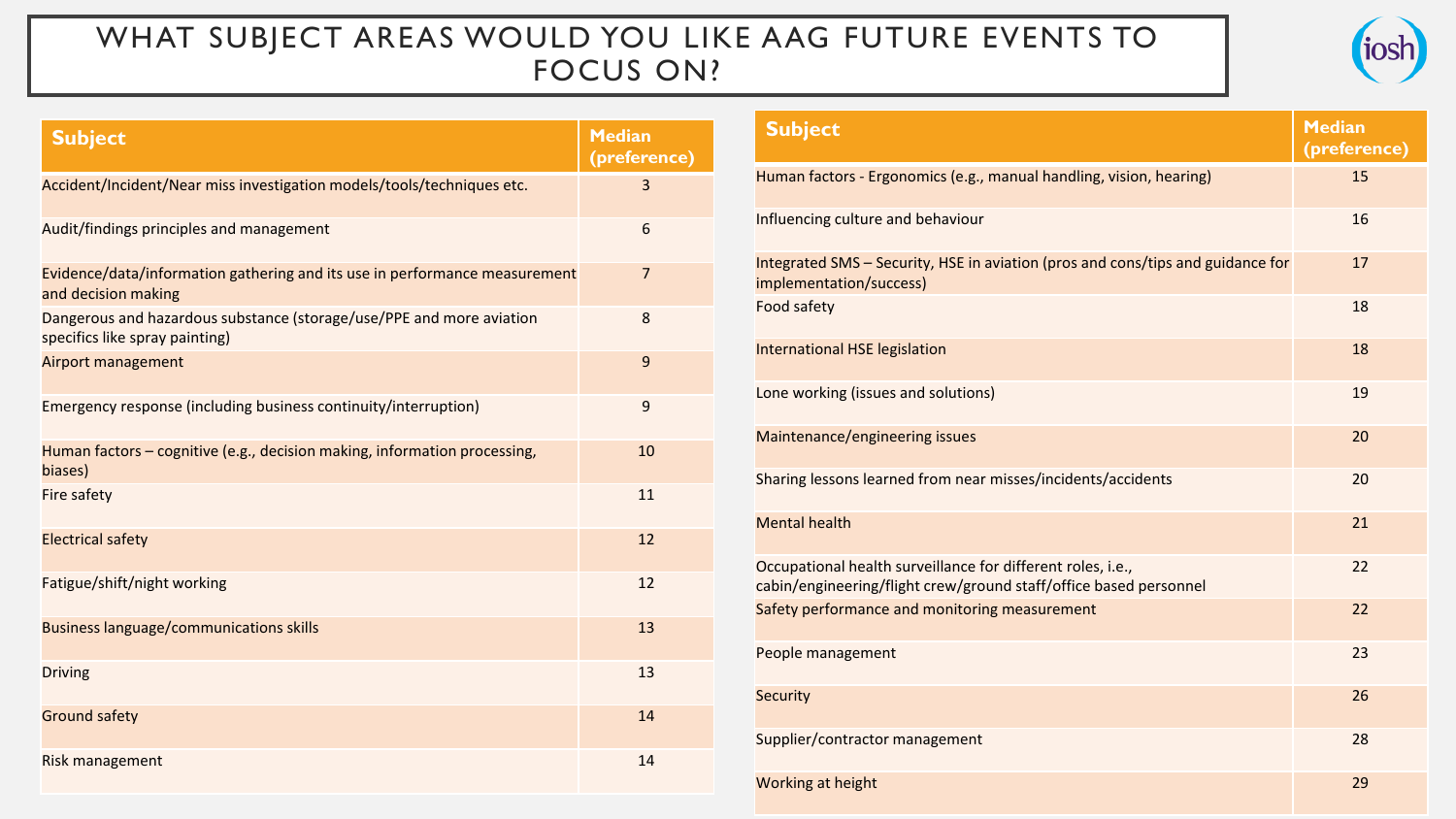

#### HOW WOULD YOU LIKE THE AAG TO DELIVER INFORMATION TO YOU/FUTURE EVENTS TO BE DELIVERED?

| <b>Reason</b>                                                      | <b>Median</b><br>(order of preference) |
|--------------------------------------------------------------------|----------------------------------------|
| <b>Webinars</b>                                                    |                                        |
| <b>Conferences</b>                                                 | 3                                      |
| DVD and online video clips                                         | 3                                      |
| Enhanced website provisions (newsletters, social media posts etc.) | 3                                      |
| <b>Site visits</b>                                                 | 4                                      |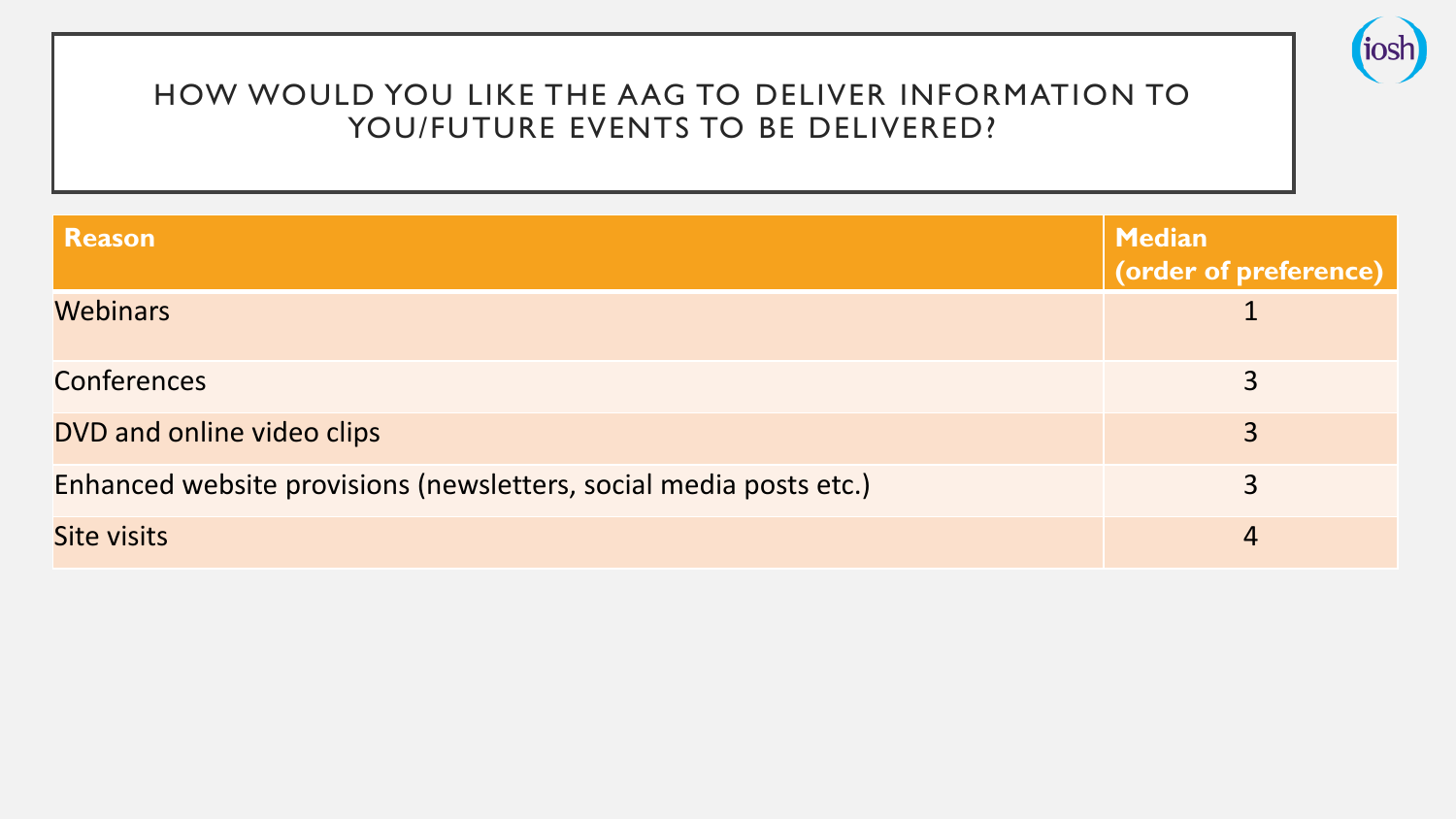

## ADDITIONAL TOPIC REQUESTS

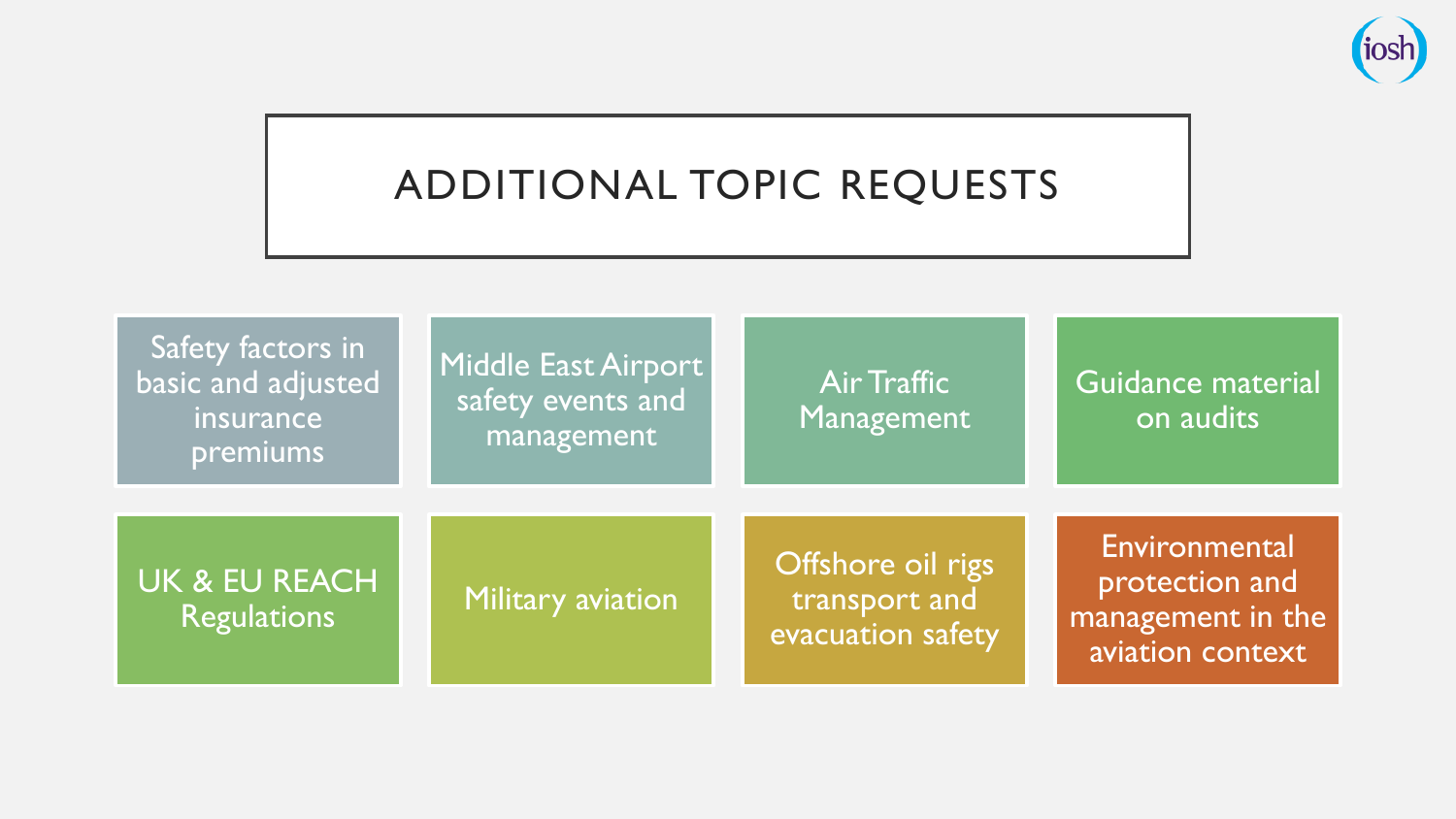

## IMPROVEMENT POINTS

More inclusive member and expert engagement/involvement

Regional subgroups/networks feeding to AAG

#### More details about topics More sharing of best practices

More online presence, networking opportunities, online interactions and updates/communication.

Transfer CPD points directly to individual profiles

Sharing of job vacancies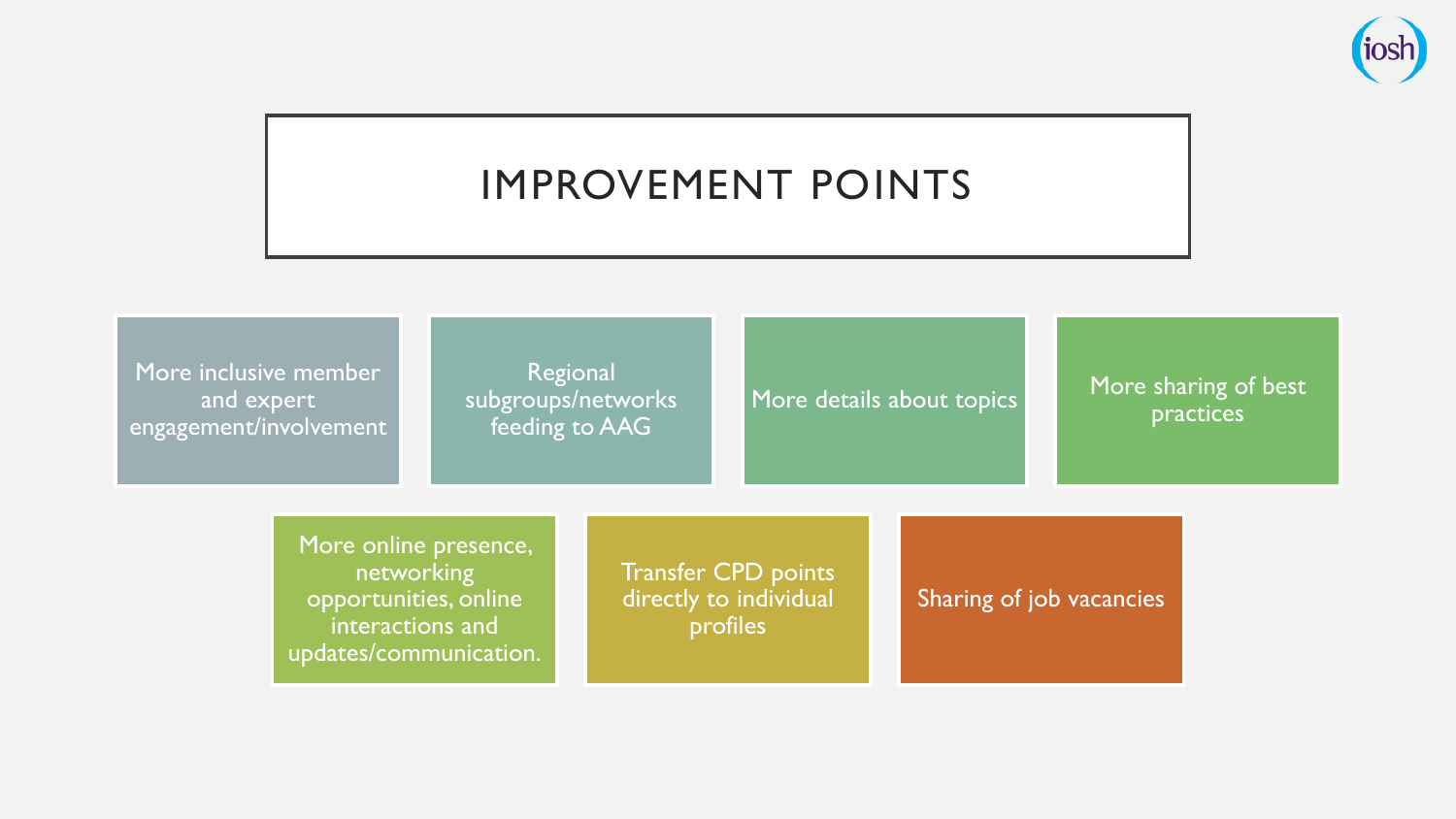

## PROPOSED CASE STUDIES



Management commitment and employee encouragement



Compliance with international standards



Behaviour maturity assessment and outcomes



OSH incentives and safety culture through bottom-up communication



Fire incident investigation



Cut-off Saw Accident-Concrete blade segment loss